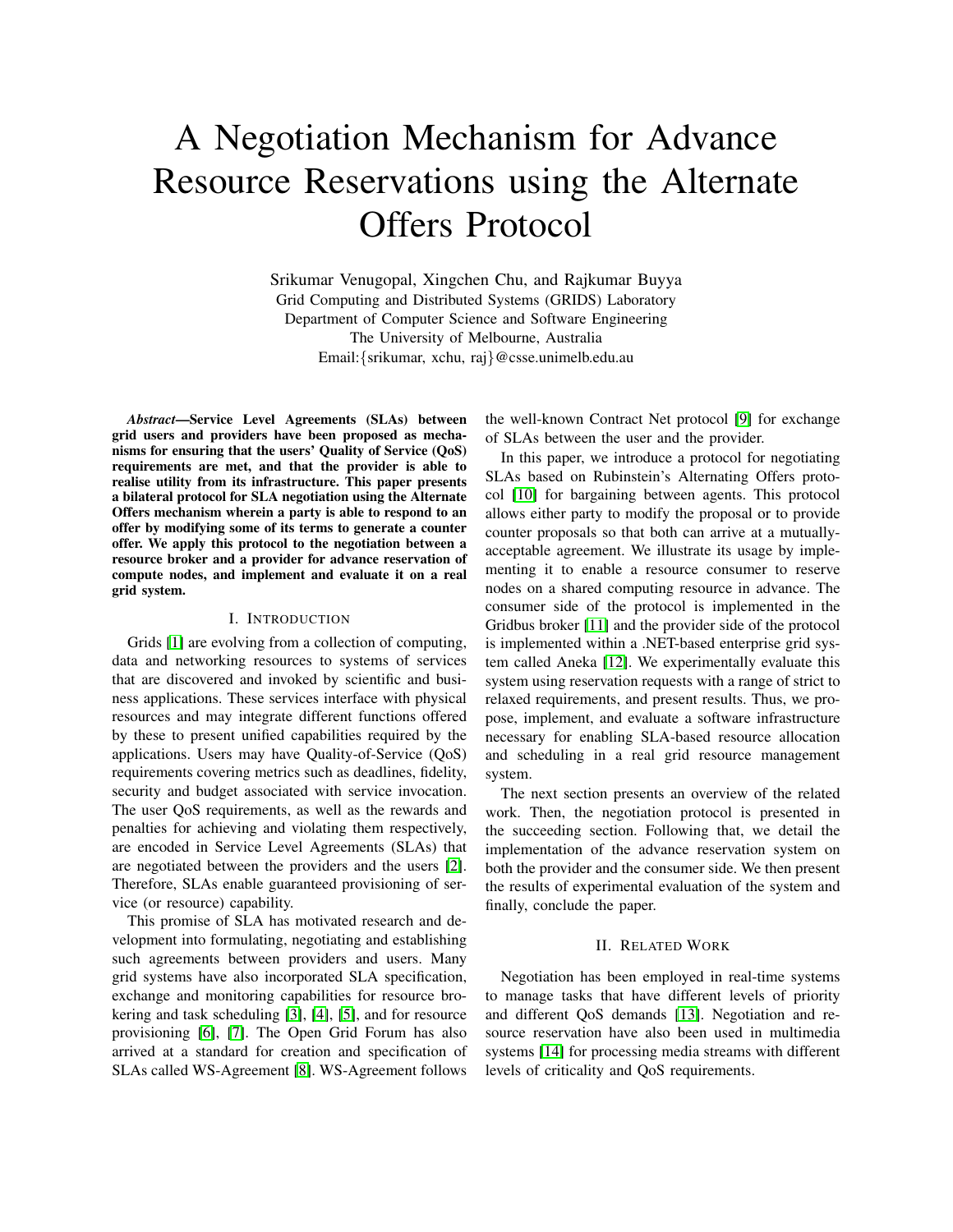Czajkowski, et al. [\[6\]](#page-8-5) introduced the Service Negotiation and Allocation Protocol (SNAP) for managing SLAs in distributed systems. In SNAP, task SLAs specify the resource requirements of the tasks, resource SLAs specify the amount of resources available for the user and binding SLAs represent the allocation of resources to tasks. Dumitrescu and Foster [\[4\]](#page-8-3) present a distributed brokering architecture that takes into account SLAs between resources and Virtual Organisations (VOs) while selecting the best site to submit a job. Elmroth and Tordsson [\[5\]](#page-8-4) also describe a brokering architecture that is able to make advance resource reservations and create SLAs using the WS-Agreement standard. These systems share a common feature – they follow the Contract Net protocol for negotiating SLAs.

Contract Net [\[9\]](#page-8-8) is a popular protocol for agent communication that has been employed for negotiating SLAs for utility computing [\[15\]](#page-8-14) and for grid resource management. Contract Net also forms the basis for the communication between the entities in the OGF WS-Agreement Standard. In Contract Net, agents that are contractors evaluate task announcements from other agents acting as managers and bid for executing the tasks that they are interested in. The bidding process has only two outcomes: the bid is accepted or rejected in its entirety. Therefore, Contract Net is suitable for implementing multilateral processes such as auctions. However, there is no feedback mechanism that allows the SLA proposer or receiver to modify the terms of the proposed SLA in order to converge to an agreement acceptable to both parties. Therefore, the protocol is not suitable for implementing a bilateral process such as one presented in this paper. Recently, a concurrent bilateral negotiation model, similar to the one followed in this paper, was evaluated through simulation for grid resource management by Li and Yahyapour [\[16\]](#page-8-15). They conclude that this model is feasible for use in grids and enables the user to obtain guaranteed QoS from grid resources.

The advent of grid computing introduced the need for advance reservation mechanisms in order to coordinate resource sharing between autonomous partners. One of the first works in this regard was the Globus Advance Reservation Architecture (GARA) [\[17\]](#page-8-16), [\[18\]](#page-9-0). GARA provided a user with the capability to reserve resources such as bandwidth and compute nodes in advance. However, there was no negotiation capability within this system. Also, in GARA, reservation was separated from resource allocation and was enforced only by a late binding of successful reservations to resource objects. Another notable advance reservation architecture is that of SHARP (Secure Highly Available



<span id="page-1-0"></span>Fig. 1. Alternate Offers Protocol.

Resource Peering) [\[19\]](#page-9-1) wherein cryptographically secure tickets – representing the right to access the resource at a specified future time – are generated by the resource management system. These can be further subleased to other consumers and are bound to actual resources only when they are claimed. However, while the tickets themselves can be bartered, it is not possible to directly negotiate with the system for a lease at a particular time.

In contrast to these architectures, our system provides the ability to conduct bilateral negotiations in order to gain guaranteed reservations of resources in advance. The resource management system has the ability to generate alternate offers to consumers in case their original request cannot be fulfilled. The broker, acting as the resource consumer, has the ability to generate its own counter proposals as well. To our knowledge, no other real grid resource management system has these capabilities in its implementation.

### III. THE NEGOTIATION PROTOCOL

<span id="page-1-1"></span>Figure [1](#page-1-0) shows the alternating offers-based protocol for SLA negotiation. It is a bilateral protocol consisting of the *proposer* who initiates the process and the *responder* who replies to the proposal. The proposer starts the negotiation process by sending the INITIATE message to which the responder replies with a unique negotiation identifier (*negotiationID*). The initiate call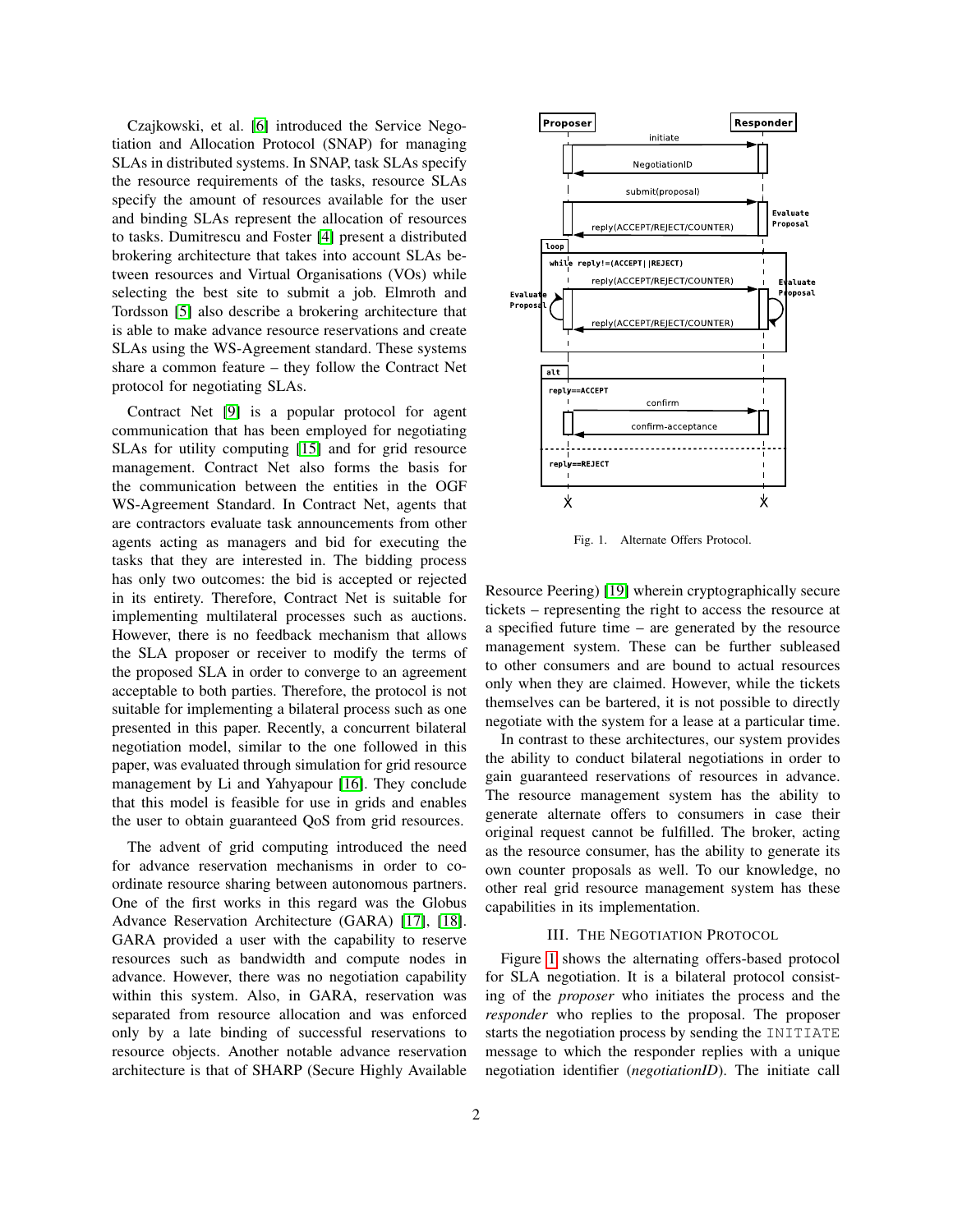may be accompanied by an exchange of credentials so that both parties are able to verify each other's identity. The proposer then presents a proposal using the submitProposal message. The responder can accept or reject the offer in its entirety by sending an ACCEPT or a REJECT message as a reply. The responder can also reply with a counter-offer by using the COUNTER reply accompanied by the counter proposal. In this case, the proposer has the same options and therefore can reply with a counter proposal of its own. In case either party is satisfied with the current iteration of the proposal, it can send an ACCEPT message to the other. Either party can signal its dissatisfaction and abort the negotiation session by sending a REJECT message. To seal the agreement, the other party has to send a CONFIRM message and receive a CONFIRM-ACCEPTANCE message in reply.

The protocol, as presented here, is generic and is isolated from the proposal which enumerates the requirements of the proposer. There are no time limits imposed on the negotiation process as such constraints can provide undue advantage to one of the parties [\[20\]](#page-9-2). There is no central co-ordinator to manage the negotiations, and either of the parties can leave the process at any time. Therefore, the protocol satisfies the desired attributes of simplicity, distribution and symmetry, for a negotiation mechanism [\[21\]](#page-9-3).

#### IV. NEGOTIATION AND ADVANCE RESERVATION

An advance reservation is a commitment made by a resource provider to provide a guaranteed share of a computing resource to a resource consumer at a definite time in the future [\[17\]](#page-8-16). An advance reservation mechanism therefore, allows a consumer to provision enough resources to meet requirements such as deadlines, in environments such as grids where availability of shared resources varies from time to time. Since an advance reservation is also a commitment by the provider, it may be made in lieu of a reward or payment to the provider. Failure to meet this commitment may result in the provider having to pay a penalty. Therefore, a reservation represents an instantiation of an SLA.

A provider with a profit motive would aim to maximise his revenue while minimising the risk of penalties [\[22\]](#page-9-4). Likewise, a consumer would like to gain the maximum guarantee for meeting his QoS requirements but at the lowest cost possible. A number of strategies can be adopted by both the provider and the consumer depending on their individual needs and situations. As a result of these, a consumer's plan for resource usage may not be favored by a provider. However, the provider can indicate its expectations by changing the relevant parts of the proposal and returning it to the consumer. In this manner, proposals can be exchanged back and forth until both parties reach an agreement or decide to part ways.

In the following section, we describe the implementation of negotiation for advance reservation of resources using Aneka and the Gridbus Grid resource broker. Aneka is a .NET-based resource management system for enterprise grids composed of computers running Microsoft Windows operating system. Therefore, it acts as the resource provider in this implementation. For a given user application, the Gridbus broker discovers appropriate resources for executing the application, schedules user jobs on the resources, monitors their execution and retrieves results once the jobs are completed. Negotiation for advance reservations is, therefore, performed by the Gridbus broker as a resource consumer on behalf of the user.

# *A. Gridbus Broker*

The Gridbus broker has been used to realise economybased scheduling of computational and data-intensive applications on grid resources [\[23\]](#page-9-5). Advance reservations enable the broker to provide guarantees for meeting the user's QoS requirements for the execution, such as deadline and budget. The required abilities for negotiation within the broker are brought about by a *negotiationaware* scheduler and a *negotiation client*.

The negotiation client is the interface to the corresponding service on the remote side. It is not specific to Aneka however, and can support any other middleware that implements the protocol. The scheduler is aware of the negotiation client only as a medium for submitting proposals and receiving feedback from the remote side. However, separate schedulers may be required for different SLA negotiation protocols, as certain features (e.g., presence or absence of a counter-proposal method) may impact negotiation and scheduling strategies.

A broker is associated with a single distributed bagof-tasks application. The deadline and budget is provided for each application as a whole by the user. The deadline value is used by the broker to determine the number of nodes to be reserved, and the budget value puts a ceiling on the maximum expense for the execution. The strategy currently used by the broker to negotiate with the provider is listed in Figure [2.](#page-3-0)

The expression in Line 2 calculates the number of nodes that are required for executing the distributed application within the deadline. The estimated time for completing a job is provided by the user. The broker adds to this an additional estimate for staging the jobs on to the remote machine, invoking it and collecting the results for the job. The total estimated time for each job is added up to obtain the maximum time required to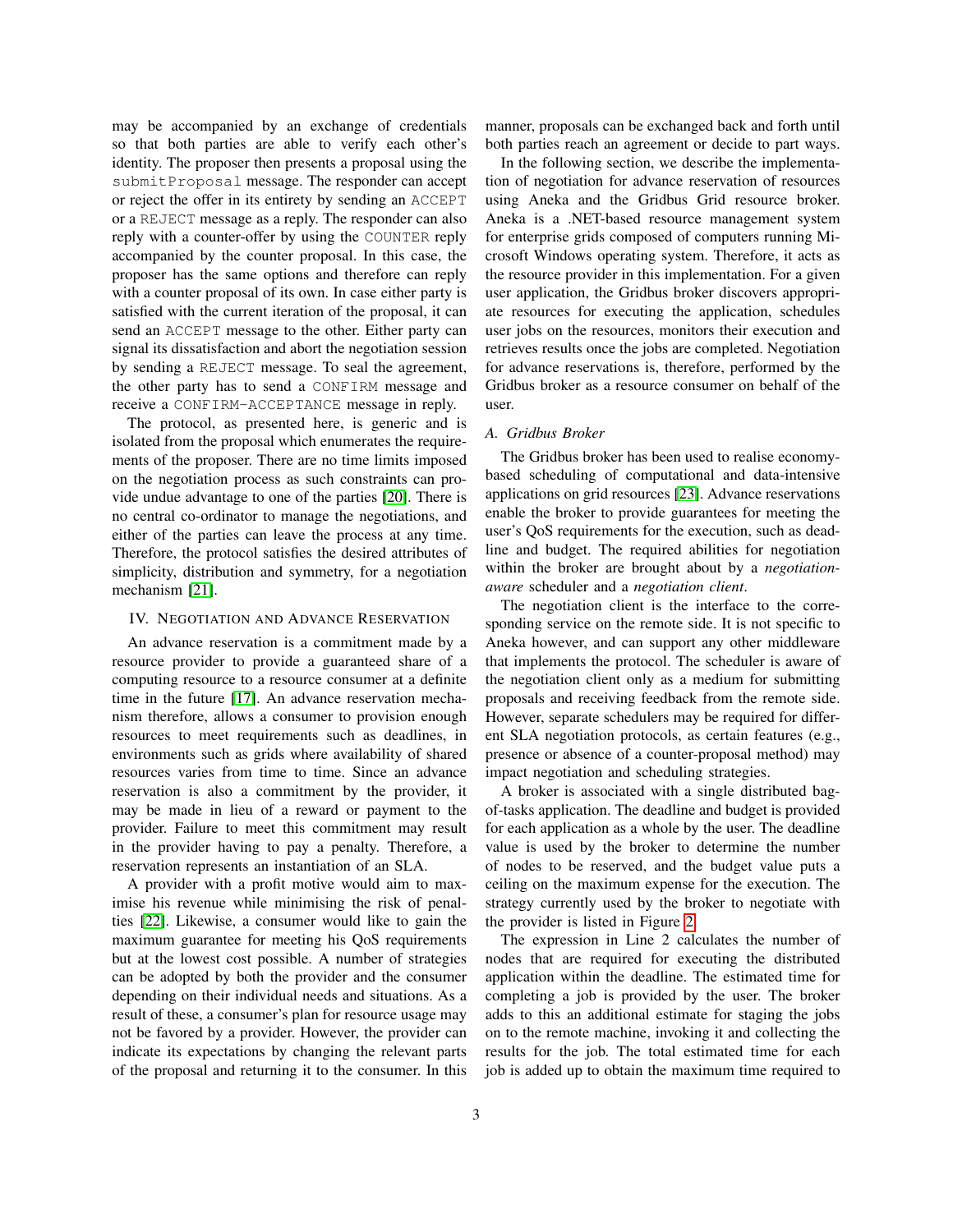|                  | 1. Get user's QoS and application requirements                                                       |
|------------------|------------------------------------------------------------------------------------------------------|
|                  | Est(j)                                                                                               |
| $\overline{2}$ . | $Nodes \leftarrow \overbrace{f \times (deadline - start\_time)}^{f \times (deadline - start\_time)}$ |
| 3.               | Create proposal for Nodes                                                                            |
| $\overline{4}$ . | Choose a provider based on attributes such as cost                                                   |
| 5.               | repeat                                                                                               |
| 6.               | Submit proposal to the provider                                                                      |
| 7.               | repeat<br>if (state is COUNTERED) then                                                               |
| 8.               | <b>if</b> (counter proposal is within deadline)                                                      |
| 9.               | then                                                                                                 |
| 10.              | send (ACCEPT)                                                                                        |
| 11.              | else if $(f < 1)$ then                                                                               |
| 12.              | Increase $f$                                                                                         |
| 13.              | Recalculate Nodes                                                                                    |
| 14.              | Create new proposal for Nodes                                                                        |
| 15.              | send (COUNTER, proposal)                                                                             |
| 16.              | else                                                                                                 |
| 17.              | send (REJECT)                                                                                        |
|                  |                                                                                                      |
| 18.              | end                                                                                                  |
| 19.              | <b>if</b> (state is ACCEPTED) then<br>send (CONFIRM)                                                 |
| 20.              |                                                                                                      |
| 21.              | end                                                                                                  |
| 22.              | <b>until</b> (a final state is reached)                                                              |
|                  | //Final state is REJECTED or CONFIRMED or                                                            |
|                  | <b>FAILED</b>                                                                                        |
| 23.              | <b>if</b> (previous state was REJECTED or FAILED)<br>then                                            |
| 24.              |                                                                                                      |
|                  | Find another provider to repeat the process                                                          |
| 25.              | until (enough nodes are obtained OR there are no                                                     |
|                  | more providers)                                                                                      |
| 26.<br>27.       | <b>if</b> Reservation was successful <b>then</b><br>Wait until reservation start time                |
|                  | else                                                                                                 |
| 28.              |                                                                                                      |
| 29.              | Inform the user and exit the application                                                             |
|                  | Fig. 2: The broker's negotiation strategy                                                            |

<span id="page-3-0"></span>execute the application (i.e. its sequential execution time on a single remote processor). This is the numerator in the expression in Line 2.

The denominator is the wallclock time available to execute the application. This is time difference between the deadline and the starting time for the reservation. The starting time is estimated as the time when the negotiations would have likely concluded and the job scheduling can commence. Since the broker's utility lies in executing the users' job as quickly as possible, the time available is further reduced by multiplying against an aggression factor, denoted by f, where  $0 < f < 1$ . However, the smaller the time available, the larger is the number of nodes required.

The broker creates a proposal and choses one out of a list of resource providers – based on factors such as resource price or capability – to initiate a negotiation session and submit the proposal. If the proposal is

accepted straightaway, then a confirmation message is returned to the provider. If a counter proposal is received, then it is evaluated to see whether the counter reservation is still within the deadline. If so, then it is accepted by the broker. If not, then the aggression factor is increased to reduce the number of nodes required. This is done on the assumption that requests for smaller number of nodes have better chances to be accepted or found more acceptable (earlier) counter time slots. This continues until the aggression factor is increased upto 1 which is the maximum latitude available to broker. If the counter proposal from the resource provider does not satisfy the deadline requirements, the proposal is rejected and the session closed.



<span id="page-3-1"></span>Fig. 3. Negotiation state machine.

The broker keeps track of the negotiation process through a state machine detailed in Figure [3](#page-3-1) and implemented using the State software design pattern. The actions are encoded in the State objects which prevents the broker from performing invalid actions in certain states, say for example, replying to a REJECT message with a CONFIRM message. The transition between the states is guided by the broker's strategy and the responses from the provider.

# *B. Aneka*

In Aneka, the capabilities of each node in the system are determined by the functionality offered by the services hosted in a service container that provides common security, message handling and communication functions. For example, hosting a task executor service in the container enables a node to execute independent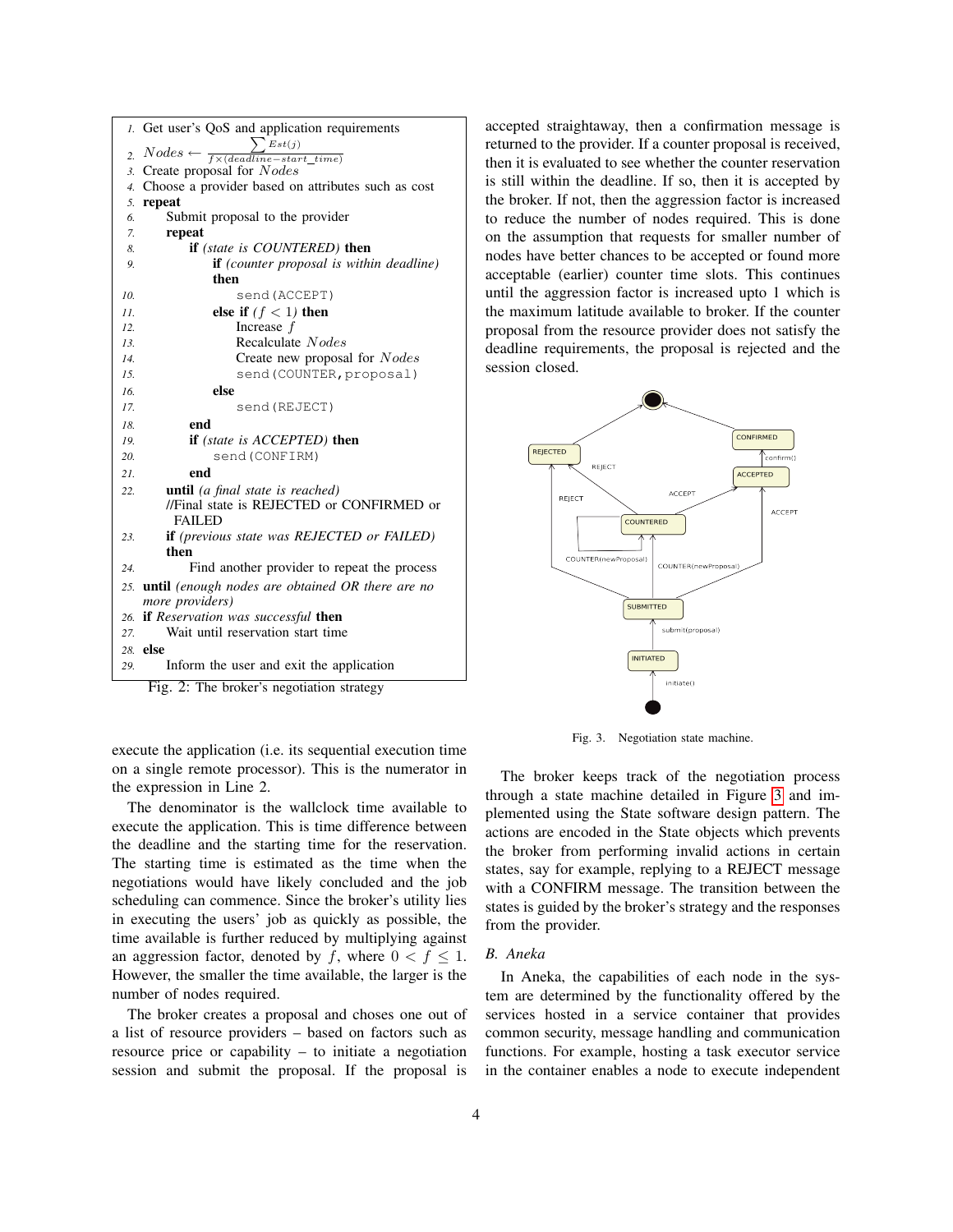

<span id="page-4-0"></span>Fig. 4. The Aneka resource reservation architecture.

tasks. Any number of such services may be hosted thereby, potentially allowing the same node to execute applications implemented using different programming models. A node functions as a scheduler for an application if it hosts the scheduler service corresponding to the application's programming model (e.g., task scheduler for the task farming model). Executors in a Aneka grid register with or are discovered by a specific scheduler service which then allocates work units across them.

Figure [4](#page-4-0) shows the architecture for resource reservation in Aneka. The advance reservation capability in Aneka is enabled by two components, the Allocation Manager at the executor end and the Reservation Manager at the scheduler end. The Allocation Manager underlies all the executor services on a node. It determines which of the executors are allowed to run, and the share of the node that is allowed for each. The Allocation Manager therefore takes care of allocating and enforcing reservations on a single node. The Allocation Manager is associated with a policy object that encodes the utility function of the node. For example, this may specify a maximum duration that can be specified for a reservation request at the node level.

The Reservation Manager is co-located with a scheduler and is able to perform reservations across the nodes whose executors are registered with the scheduler. The Reservation Manager determines which of the reservation requests coming from users are to be accepted based on factors such as feasibility, profitability or improvement in utilisation. For this reason, it is associated with a QoS Policy object that represents the reservation policy at the level of the entire system. For example, this object may specify a minimum reward for considering a reservation request. External applications interface with Aneka's resource reservation system through Negotiation Service, hosted as a web service. The latter implements

the negotiation protocol presented in Section [III](#page-1-1) and interfaces with the Reservation Manager for forwarding reservation requests that arrive from external entities. The web service implementation enables non-.NET programs, such as the Gridbus broker, to interface with the Aneka system.

| At the Reservation Manager                                                          |
|-------------------------------------------------------------------------------------|
| <b>for</b> each incoming reservation request <b>do</b><br>1.                        |
| <b>if</b> ( <i>QoS Policy is violated</i> ) <b>then</b><br>2.                       |
| send (REJECT)<br>3.                                                                 |
| Get available nodes from Information Service<br>$\overline{4}$ .                    |
| Filter the nodes as per requirements<br>5.                                          |
| <b>if</b> ( <i>available nodes</i> $\lt$ <i>requested nodes</i> ) <b>then</b><br>6. |
| send(REJECT)<br>7.                                                                  |
| Broadcast requested times ot to all available<br>8.                                 |
| nodes                                                                               |
| Wait for response<br>9.                                                             |
| <b>if</b> (agreed nodes $>$ required nodes) <b>then</b><br>10.                      |
| send (ACCEPT)<br>11.                                                                |
| else<br>12.                                                                         |
| Search for a timeslot which is commonly<br>13.                                      |
| free for at least required number of nodes                                          |
| <b>if</b> (timeslot is found) <b>then</b><br>14.                                    |
| send (COUNTER, new_timeslot)<br>15.                                                 |
| else<br>16.                                                                         |
| 17.<br>send (REJECT)                                                                |
| end<br>18                                                                           |
| 19. end                                                                             |
| At the Allocation Manager                                                           |
| <b>for</b> each incoming request <b>do</b><br>20.                                   |
| <b>if</b> (reservation policy is violated) <b>then</b><br>21.                       |
| send (REJECT)<br>22.                                                                |
| else<br>23.                                                                         |
| <b>if</b> ( <i>timeslot is available</i> ) <b>then</b><br>24.                       |
| send (ACCEPT)<br>25.                                                                |
| else<br>26.                                                                         |
| 27.<br>send (COUNTER, new_timeslot)                                                 |
| 28. end                                                                             |
| $5.$ Handling resource reservation in Aneka<br>Fig.                                 |

<span id="page-4-1"></span>Fig. 5: Handling

The current algorithm for handling resource reservation requests in the Reservation Manager is shown in Figure [5.](#page-4-1) A *timeslot* is the period for which the reservation is required. Lines 2-3 control the admission of requests as per the policy specified in the QoS Policy object. Once the request is approved, the request is broadcast to all the available nodes in the grid. At the node, the Allocation Manager checks if its reservation policy is violated. If not, and the node is free for the requested timeslot, then the Allocation Manager indicates it is available. If the node is not free, then an alternate time slot is provided to the Reservation Manager (Lines 20-25). The Reservation Manager checks if the required number of nodes have indicated that they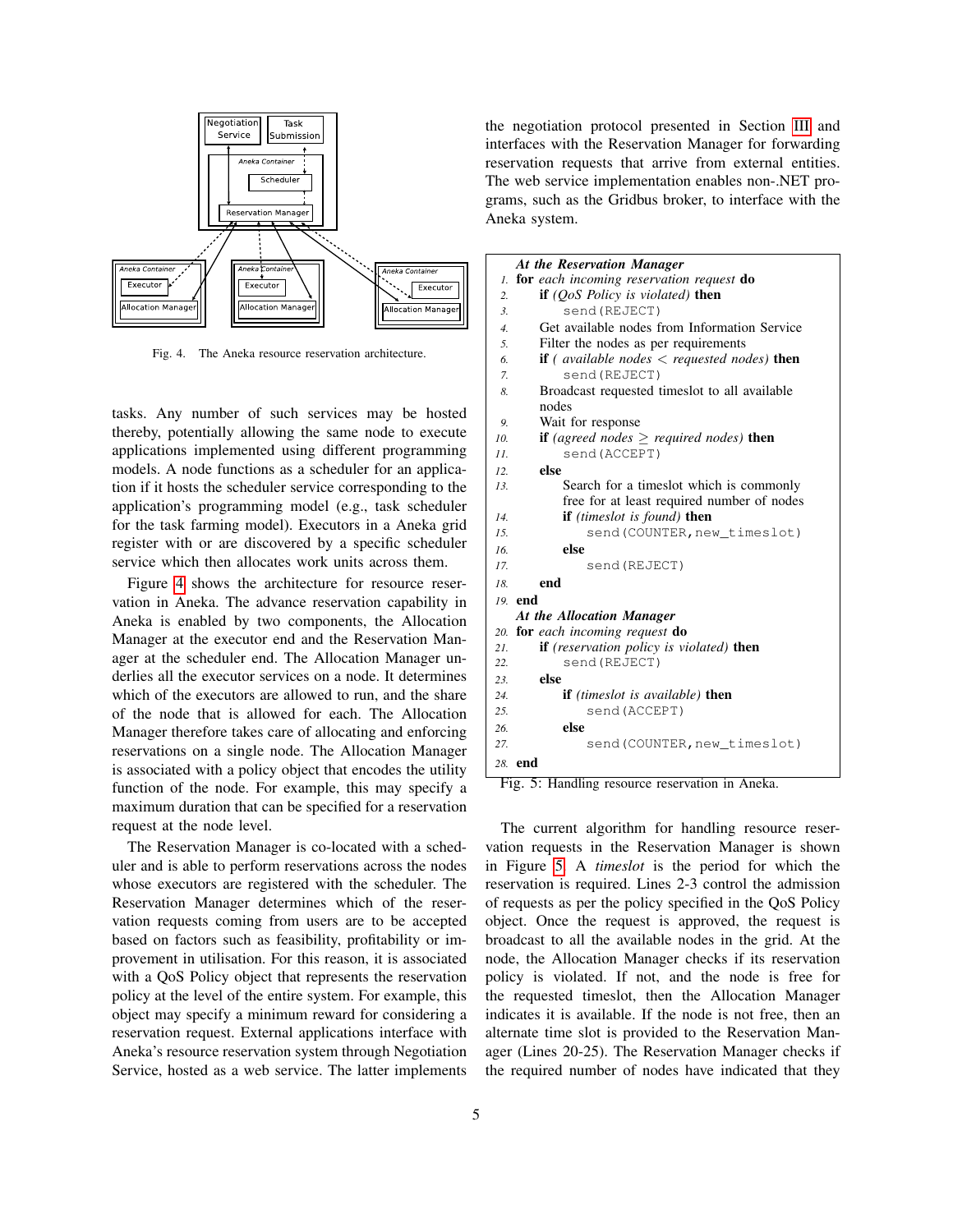are their available during the requested timeslot. If so, an ACCEPT reply is sent. If not, the Reservation Manager uses the alternate timeslots provided by the nodes to find a common alternative timeslot for the same duration as requested, when the required number of nodes are available. This timeslot is then sent as a counter proposal to the consumer. If such a timeslot cannot be found, then a REJECT reply is sent (Lines 10-18).

# *C. Control Flow during Negotiation*

| $<$ xml-fraqment<br>xmlns:ws="http://www.qridbus.org/negotiation/"><br><ws:reward>1000.0</ws:reward><br><ws:penalty>0.0</ws:penalty> |  |
|--------------------------------------------------------------------------------------------------------------------------------------|--|
|                                                                                                                                      |  |
| <ws:requirements></ws:requirements>                                                                                                  |  |
| <ws:reservationrecordtype></ws:reservationrecordtype>                                                                                |  |
| <ws:reservationstarttime></ws:reservationstarttime>                                                                                  |  |
| 2008-04-01T18:22:00.437+11:00                                                                                                        |  |
|                                                                                                                                      |  |
| <ws:duration>750000.0</ws:duration>                                                                                                  |  |
| <ws:noderequirement></ws:noderequirement>                                                                                            |  |
| <ws:count>4</ws:count>                                                                                                               |  |
|                                                                                                                                      |  |
| <ws:cpurequirement></ws:cpurequirement>                                                                                              |  |
| <ws:measure>Ghz</ws:measure>                                                                                                         |  |
| <ws:speed>2.5</ws:speed>                                                                                                             |  |
|                                                                                                                                      |  |
|                                                                                                                                      |  |
|                                                                                                                                      |  |
|                                                                                                                                      |  |

<span id="page-5-0"></span>Fig. 6. The proposal document.

As per the protocol presented in Section [III,](#page-1-1) when the broker sends an initiate message, the Aneka Negotiation Service returns a 16 byte globally unique identifier (GUID) for the session. The GUID is generated according to the proposed IETF Universally Unique Identifier standard [\[24\]](#page-9-6). The broker then submits a proposal to the Negotiation Service in the XML format shown in Figure [6.](#page-5-0) The ws:Reward field in the proposal in Figure [6](#page-5-0) indicates the provider's gain if the proposal were accepted and the requirements met. The ws:Penalty field denotes the penalty to be paid if the provider accepted the proposal but did not supply the required resources. The ws:Requirements section consists of one or more reservation records (ws:ReservationRecordType) that detail the resource configuration required in terms of number of nodes, their capability (e.g. CPU speed) and the time period for which they are required. For example, the proposal in Figure [6](#page-5-0) asks for 4 nodes with a minimum CPU speed of 2.5 GHz each for duration of 750 seconds starting from 6:22 p.m. on 1st of April 2008 with a reward of 200 currency units and penalty of 50 currency

units. The proposal is parsed and converted to a reservation requirement object that is sent to the Reservation Manager.

When a proposal is finally accepted, the Reservation Manager executes a two phase commit to finalise the reservation . In the initial phase, it requests the respective Allocation Managers to "soft" lock the time slot for that particular request. A soft lock in this case is an entry for the time-slot in the Allocation Manager database which is removed if a confirmation is not received within a certain time-interval. Once all the nodes successfully acknowledge that this operation has been performed, the reservation manager then sends an ACCEPT message to the broker. If the broker then sends a CONFIRM message, the Reservation Manager asks the respective Allocation Managers to commit the reservation. On receiving their acknowledgement, a CONFIRM ACCEP-TANCE message is returned to the broker. The negotiation session identifier is then used as a reference for the resource reservation (reservation ID) by subsequent tasks. This process is shown in Figure [7.](#page-6-0)

The task submission is also mediated by the resource reservation architecture. If a task arrives with a reservation ID, the Reservation Manager first checks if the ID is valid, and then locates the nodes that are associated with that ID. The task is then dispatched to one of these nodes, in a round robin fashion.

# V. EXPERIMENTAL EVALUATION

The negotiation architecture described previously was evaluated using a grid testbed constructed by installing Aneka on 13 desktop computers running Microsoft Windows XP in a local area network. One instance of Reservation Manager service was installed on the node acting as the scheduler and the others ran the Allocation Manager service. This means that upto 12 nodes could be reserved by brokers by interacting with the sole Reservation Manager using the negotiation protocol described in previous sections.

In order to emulate multiple clients with different applications that have different deadlines, a set of brokers was created with different deadlines generated using a uniform random distribution. The deadlines were chosen so as to reflect different levels of urgency - from a strict deadline for a high-urgency application to a relaxed deadline for a low-urgency application. The urgency was calculated from the following ratio

$$
r = \frac{deadline - start\_time}{max\_execution\_time}
$$

where  $start\_time$  is the estimated start time for the reservation and  $max\_execution\_time$  is the maximum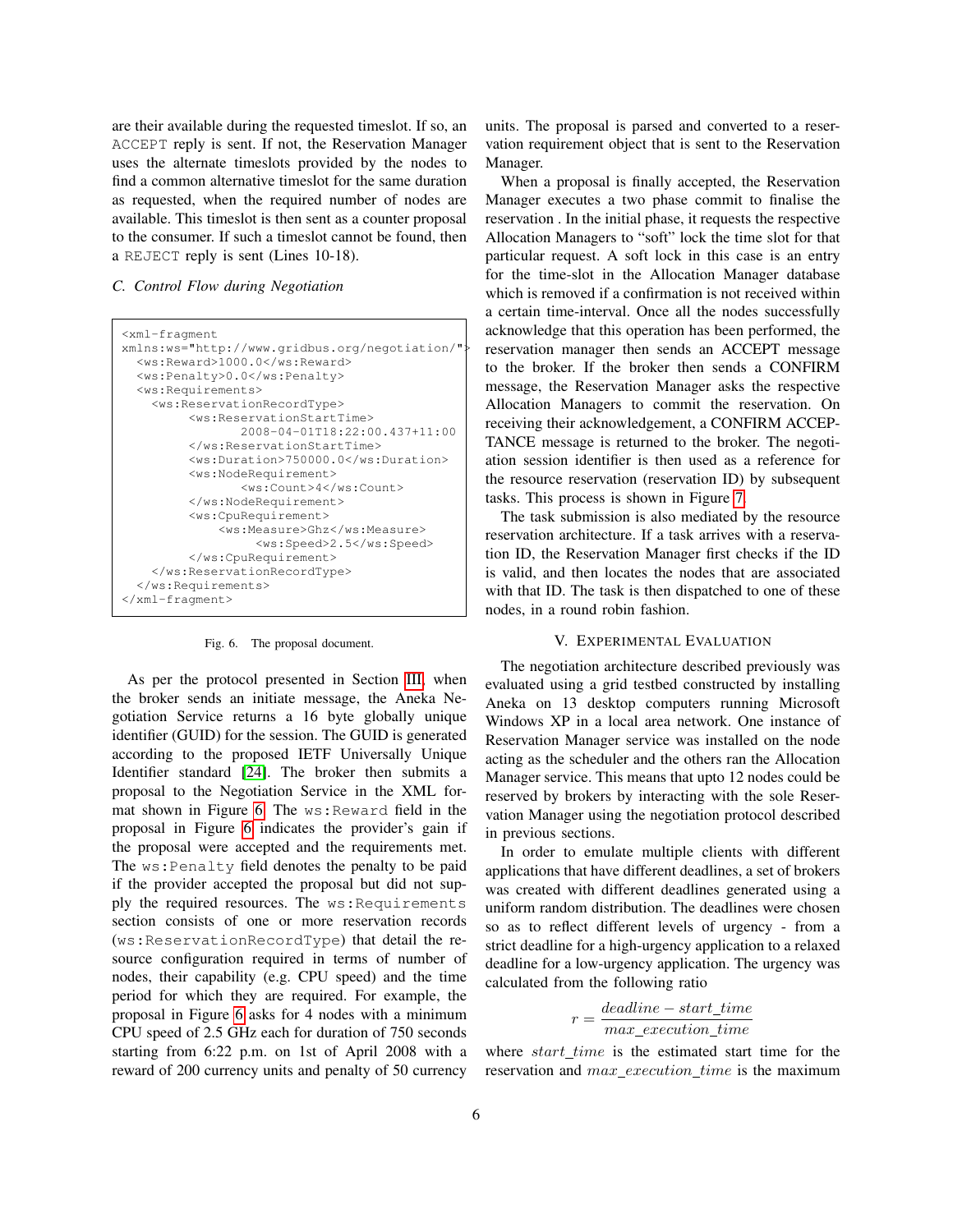

<span id="page-6-0"></span>Fig. 7. Control flow for a successful resource reservation.

time estimated for executing the complete application. In this evaluation, the sequential execution time is considered as the maximum execution time for the application. The deadline is considered *very strict* when  $r < 0.25$ , *moderately strict* when  $0.25 < r < 0.5$ , *relaxed* when  $0.5 < r < 0.75$ , and *very relaxed* when  $r > 0.75$ . The maximum execution time was same for all the applications in this evaluation.

According to the algorithm in Figure [5,](#page-4-1) when the broker makes a request and Aneka is not able to provide the required number of nodes at the requested start time, the latter finds an alternative start time when the nodes can be provided. The difference between the alternative start time and the one requested originally is termed as the *slack*. The slack allowed for reservation start time is a function of the urgency of the deadline, and indicates the relaxation allowed in the broker's requirements.

The brokers were launched at closely-spaced intervals from two computers that were part of the same local area network but separate from the grid nodes. This created the effect of different requests with different deadlines arriving simultaneously at the Reservation Manager. The objectives of this exercise are to measure the impact of deadlines on the responses adopted by both the broker and the Reservation Manager.

Figures [8](#page-6-1)[-10](#page-7-0) show the results of an evaluation that involved 138 advance reservation requests arriving at the Aneka Reservation Manager in the space of 4 hours. The numbers in parantheses against a point on the xaxis show the total number of requests corresponding to that data point. Nearly 17% of the total requests were decided in the first round itself (i.e., a straightaway accept or reject decision from Aneka) while the rest were



<span id="page-6-1"></span>Fig. 8. Distribution of decisions against deadline urgency

decided after multiple rounds of negotiation between the broker and the Manager. In all, 35% of the requests were accepted while 65% of the requests were rejected. Since the evaluation covered a scenario where the demand for computing nodes would exceed their supply, it is only to be expected that a majority of the requests will be rejected. However, the system was still able to generate alternatives for 83% of the requests.

Figure [8](#page-6-1) shows the distribution of the accepted and rejected requests against the urgency of application deadlines. It can be seen that the proportion of accepted requests increases when the deadlines progress from very strict to very relaxed. When normalised against the number of requests for each data point, the percentage of accepted requests increases from 8% for strict deadlines to 74% in the case of very relaxed deadlines. This is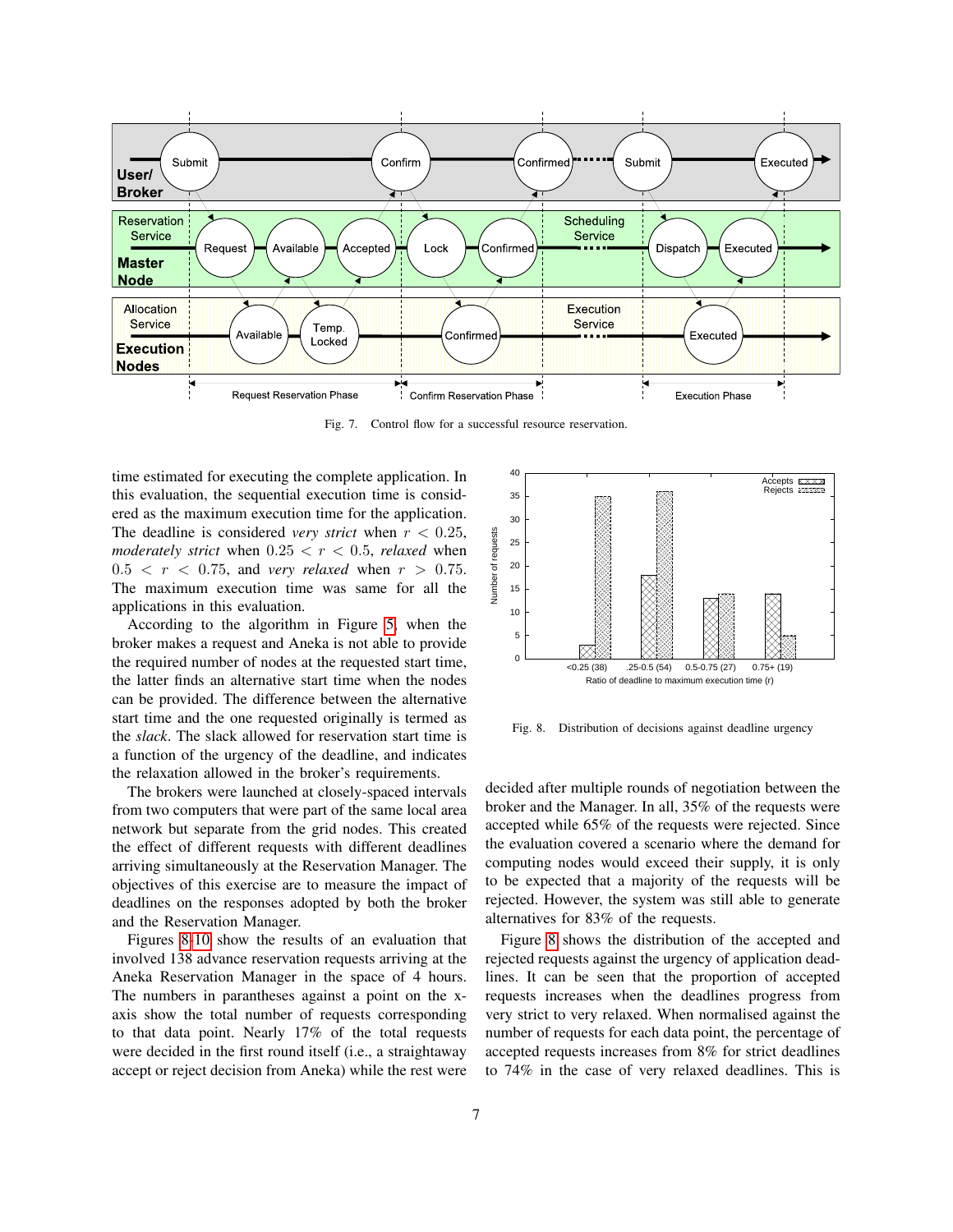because the broker is more willing to accept a delayed reservation when the deadlines allow more slack. Also, due to the strategy adopted by the broker (Figure [2\)](#page-3-0), applications with urgent deadlines require more nodes for a shorter duration than those with relaxed deadlines. Aneka was therefore able to generate better counter offers for requests involving lesser number of nodes, even if their duration is longer.



<span id="page-7-1"></span>Fig. 9. Distribution of decisions according to delay in reservation start time.

This inference is supported by the graphs in Figure [9](#page-7-1) which show the percentage of accept and reject decisions according to the slack allowed in the reservation start time. The slack is indicated as a percentage of the time available (i.e. deadline minus original start time) for the broker to execute the application. It can be seen here that the broker is willing to accept counter-offers with up to 60% slack in reservation start time. Indeed, 90% of the counter-offers with up to 40% slack are accepted by the broker. However, counter-offers with more than 60% slack are unacceptable. A significant amount of proposals are rejected by the Reservation Manager without counter-offers (zero slack time) as they require more nodes than what is available. These are included in the data point corresponding to offers with <20% slack at the far left of Figure [9.](#page-7-1)

A request-response pair between the broker and the Aneka Reservation Manager is termed as a *round* of negotiation. Figure [10](#page-7-0) shows the average number of negotiation rounds taken to obtain a result for requests with different deadlines. For this evaluation, the aggression factor was set to 0.5 and then increased by 0.25 for every round. Therefore, including the submission request, a maximum of 4 rounds (3 offers each and a final decision) was possible for this evaluation. For very strict deadlines, many of the offers were rejected or accepted in the first round itself. Therefore, the average number of rounds is



<span id="page-7-0"></span>Fig. 10. Number of rounds against urgency of deadlines.

the least in this case. For more relaxed deadlines, the broker is willing to negotiate for the maximum number of rounds before the request is rejected.

### *A. Discussion*

The important result here is that the broker was able to fulfil its QoS requirement without having to reveal its deadline preference to the provider by choosing an acceptable counter proposal whenever possible. Therefore, by modifying the proposal suitably, both parties were able to convey feedback without revealing their preferences. This prevents providers from taking undue advantage or playing consumers against each other in scenarios where different brokers may be competing for access to the same set of resources.

# VI. CONCLUSION AND FUTURE WORK

This paper presented a bilateral negotiation mechanism based on the Alternate Offers Protocol in which each party has the opportunity to submit a counter proposal so that a mutually acceptable agreement can be arrived at. The protocol was used to enable the advance reservation of nodes in an enterprise grid system called Aneka, by the Gridbus grid resource broker. The results of the evaluation show that brokers with relaxed requirements benefited from the counter proposals as they were able to accommodate delays in starting reservations. Thus, this shows the potential of the system to facilitate the implementation of SLA-based resource allocation and scheduling strategies.

The implementation involved tackling some significant challenges. In the first iteration, synchronous web service calls were used between the broker and Aneka. However, this was replaced with asynchronous calls to increase the request handling ability of Aneka Negotiation Service. Another significant problem encountered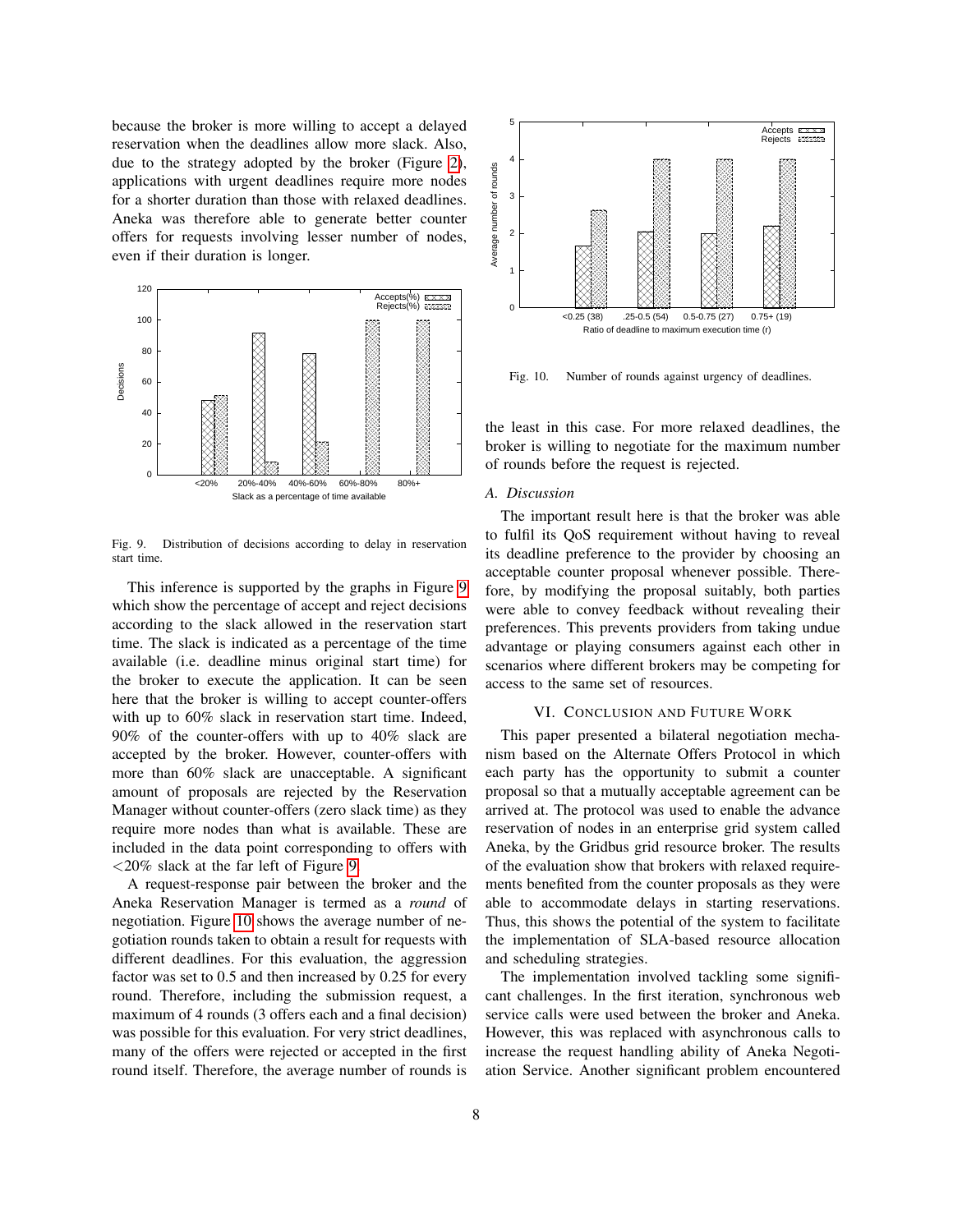was the clock skew between Aneka nodes. This acutely affected the performance of the reservation system which was based on the assumption of a globally synchronised clock mechanism to guarantee a particular timeslot. While the current solution is to ensure that the nodes are synchronised through Network Time Protocol, it is still a challenge to detect clock skew.

The system currently supports only the negotiation for timeslots and number of resources. Therefore, more sophisticated strategies that take into account other attributes such as rewards and penalties are planned in the future for both the broker and Aneka Reservation Manager. In addition, we would also like to explore malleable reservations wherein both the timeslots and the number of nodes are changed simultaneously. In this respect, we would like to realise some of the ideas that have been explored in this space in the recent past [\[25\]](#page-9-7), [\[26\]](#page-9-8). Also, at present, the broker depends on user estimates of application execution times to compute the number of nodes required. It is well-known that such estimates are inherently inaccurate [\[27\]](#page-9-9). In the future, we would like to explore scheduling strategies that can hedge against errors in estimates by overprovisioning nodes or by continually re-evaluating the requirement for computing nodes as the application execution proceeds.

From an economic perspective, the strategies presented in this paper are simplistic and oriented towards an environment with co-operative and trusted entities. In the future, we would like to explore negotiation and resource allocation strategies for a market-oriented environment wherein the entities are competing against each other for limited resources and/or for the most lucrative applications [\[28\]](#page-9-10). However for such a system to succeed, there should also be a non-repudiable system for verification of agreement enforcement or violation, that can arbitrate the payments for rewards or penalties. Such verification mechanisms are the subject of ongoing research, and as in the real world, may form part of the negotiation terms.

#### ACKNOWLEDGEMENTS

We thank Chee Shin Yeo for creating Figure [7.](#page-6-0) We would like to thank the anonymous reviewers for their criticism and suggestions. We would also like to thank our colleagues Marcos Assuncao and Christian Vecchiola, for their comments on this paper. This project was funded by Australian Research Council and the Dept. of Innovation, Industry and Scientific Research under Discovery Project and International Science Linkage grants respectively.

# **REFERENCES**

- <span id="page-8-0"></span>[1] I. Foster and C. Kesselman, *The Grid: Blueprint for a Future Computing Infrastructure*. San Francisco, USA: Morgan Kaufmann Publishers, 1999.
- <span id="page-8-1"></span>[2] R. J. Al-Ali, K. Amin, G. von Laszewski, O. F. Rana, D. W. Walker, M. Hategan, and N. Zaluzec, "Analysis and provision of qos for distributed grid applications," *Journal of Grid Computing*, vol. 2, no. 2, pp. 163–182, June 2004.
- <span id="page-8-2"></span>[3] D. Ouelhadj, J. Garibaldi, J. MacLaren, R. Sakellariou, and K. Krishnakumar, "A multi-agent infrastructure and a service level agreement negotiation protocol for robust scheduling in grid computing." in *Proceedings of the 2005 European Grid Computing Conference (EGC 2005)*, 2005, pp. 651–660.
- <span id="page-8-3"></span>[4] C. L. Dumitrescu and I. Foster, "Gruber: A grid resource usage sla broker," in *Proceedings of the 11th International Euro-Par Conference on Parallel Processing, Lisbon, Portugal*, ser. LNCS, no. 3648. Springer-Verlag, Berlin, Germany, August 2005.
- <span id="page-8-4"></span>[5] E. Elmroth and J. Tordsson, "A grid resource broker supporting advance reservations and benchmark-based resource selection." in *State-of-the-art in Scientific Computing*, ser. LNCS. Springer-Verlag, Berlin, Germany, 2006, vol. 3732, pp. 1061–1070.
- <span id="page-8-5"></span>[6] K. Czajkowski, I. Foster, C. Kesselman, V. Sander, and S. Tuecke, "SNAP: A protocol for negotiating service level agreements and coordinating resource management in distributed systems," in *Proceedings of the 8th International Workshop on Job Scheduling Strategies for Parallel Processing (JSSPP 2002), Edinburgh, Scotland*. Springer-Verlag, Berlin, Germany, 2002, pp. 153–183.
- <span id="page-8-6"></span>[7] R. Ranjan, A. Harwood, and R. Buyya, "Sla-based coordinated superscheduling scheme for computational grids," in *Proceedings of the 8th IEEE International Conference on Cluster Computing (Cluster 2006), Barcelona, Spain*. IEEE CS Press, Los Alamitos, CA, USA, 2006.
- <span id="page-8-7"></span>[8] A. Andrieux et al., "Web services agreement specification (wsagreement)," Open Grid Forum, Tech. Rep. GFD.107, 2007.
- <span id="page-8-8"></span>[9] R. Smith, "The Contract Net Protocol: High-Level Communication and Control in a Distributed Problem Solver," *IEEE Transactions on Computers*, vol. C-29, no. 12, pp. 1104–1113, 1980.
- <span id="page-8-9"></span>[10] A. Rubinstein, "Perfect equilibrium in a bargaining model," *Econometrica*, vol. 50, no. 1, pp. 97–109, January 1982.
- <span id="page-8-10"></span>[11] S. Venugopal, R. Buyya, and L. Winton, "A grid service broker for scheduling e-science applications on global data grids," *Concurrency and Computation: Practice and Experience*, vol. 18, no. 6, pp. 685–699, May 2006.
- <span id="page-8-11"></span>[12] X. Chu, K. Nadiminti, C. Jin, S. Venugopal, and R. Buyya, "Aneka: Next-Generation Enterprise Grid Platform for e-Science and e-Business Applications," in *Proceedings of the 3rd IEEE International Conference on e-Science and Grid Computing (e-Science 2007), Bangalore, India*. IEEE CS Press, Los Alamitos, CA, USA., Dec. 2007.
- <span id="page-8-12"></span>[13] T. Abdelzaher, E. Atkins, and K. Shin, "Qos negotiation in realtime systems and its application to automated flight control," *Transactions on Computers*, vol. 49, no. 11, pp. 1170–1183, 2000.
- <span id="page-8-13"></span>[14] J. Huang, P.-J. Wan, and D.-Z. Du, "Criticality- and QoS-based multiresource negotiation and adaptation," *Real-Time Systems*, vol. 15, no. 3, pp. 249–273, Nov. 1998.
- <span id="page-8-14"></span>[15] M. J. Buco, R. N. Chang, L. Z. Luan, C. Ward, J. L. Wolf, and P. S. Yu, "Utility computing SLA management based upon business objectives," *IBM System Journal*, vol. 43, no. 1, pp. 159–178, 2004.
- <span id="page-8-15"></span>[16] J.Li and R.Yahyapour, "Learning-based negotiation strategies for grid scheduling," in *Proceedings of the 6th IEEE International Symposium on Cluster Computing and the Grid (CCGrid 2006), Singapore*. IEEE CS Press, Los Alamitos, CA, USA, May 2006.
- <span id="page-8-16"></span>[17] I. Foster, C. Kesselman, C. Lee, B. Lindell, K. Nahrstedt, and A. Roy, "A distributed resource management architecture that supports advance reservations and co-allocation," in *Proceedings*